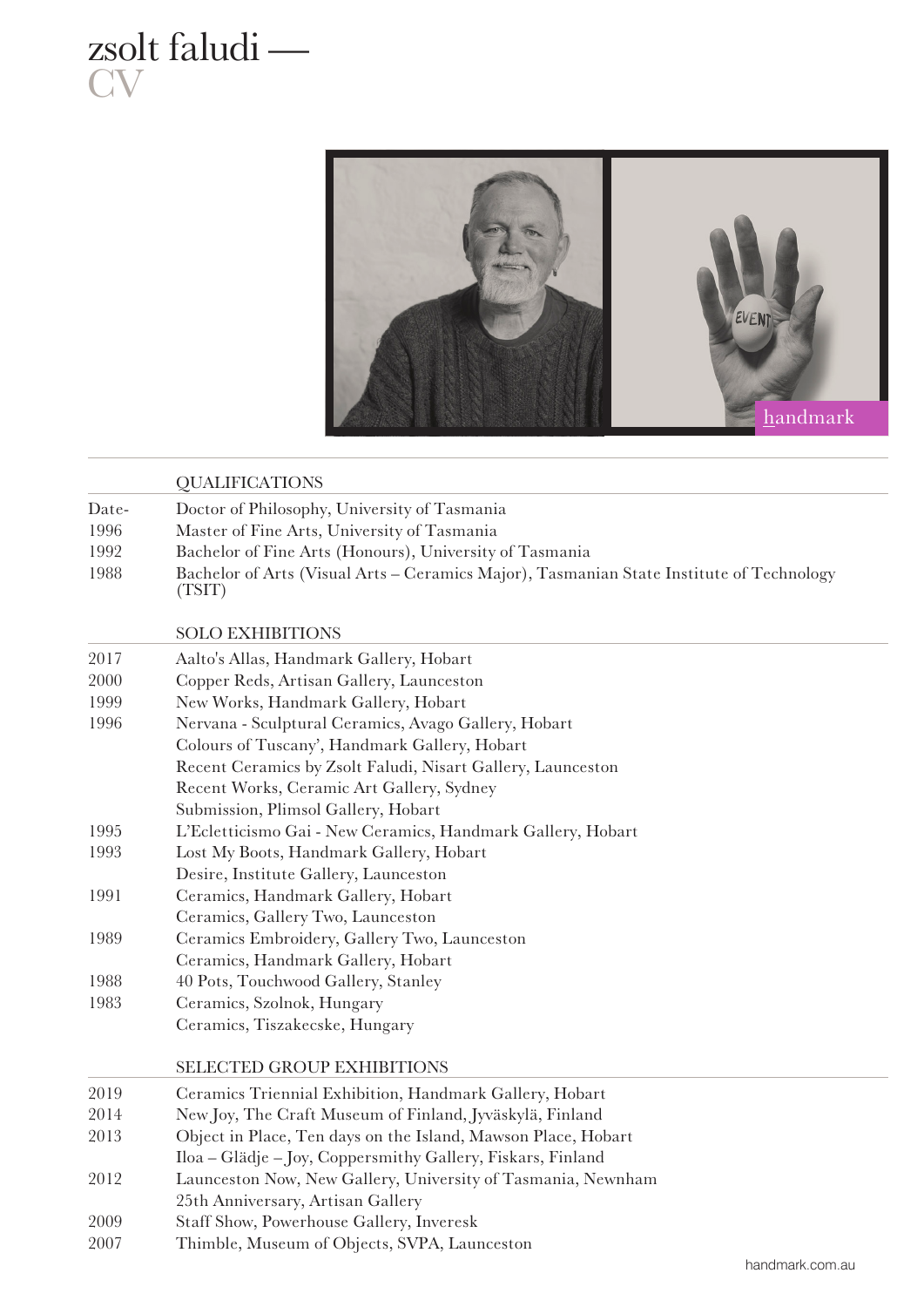| ٠ |   | ٠<br>× |  |
|---|---|--------|--|
|   | I |        |  |
|   |   |        |  |

|      | <b>SELECTED GROUP EXHIBITIONS</b>                                                                                                                                                                        | continued |
|------|----------------------------------------------------------------------------------------------------------------------------------------------------------------------------------------------------------|-----------|
| 2007 | Island to Island, Academy Gallery, SVPA, Launceston - touring exhibition - Hawaii,<br>Penang and Tasmania                                                                                                |           |
|      | Free Range, Designer Makers @ Designed Objects Tasmania Inc.                                                                                                                                             |           |
|      | biannual exhibition, Mawson's Place, Hobart, Tasmania                                                                                                                                                    |           |
| 2006 | The Home Show, Museum of Objects, SVPA, Launceston                                                                                                                                                       |           |
|      | Anything Ceramic, Museum of Objects, SVPA, Launceston                                                                                                                                                    |           |
| 2005 | Transparency, Skepsi on Swanston, Melbourne, Victoria                                                                                                                                                    |           |
|      | Ceramiche D'Arte Dalla Tasmania, Travelling Tasmanian Ceramic Exhibition, Italy                                                                                                                          |           |
|      | Ceramic Surface Beneath and Beyond' Travelling Tasmanian Ceramic Exhibition,<br>Hobart + Sydney NSW + Shepparton VIC                                                                                     |           |
|      | Design Exhibition - Designer Makers @ Designed Objects Tasmania Inc. biannual exhibition,<br>Mawson's Place, Hobart                                                                                      |           |
| 2004 | Drinking Vessels, Skepsi on Swanston, Melbourne                                                                                                                                                          |           |
|      | Ceramic Surface Beneath and Beyond, Travelling Tasmanian Ceramic Exhibition,<br>The Ceramic Gallery, Paddington, Sydney                                                                                  |           |
|      | Teapot Exhibition, Freeman Gallery 3, Hobart                                                                                                                                                             |           |
|      | Living Artist Week, Shop Front Art Trail, Salamanca, Hobart                                                                                                                                              |           |
|      | Encore!, Imperial Porcelain, Skepsi on Swanston, Melbourne                                                                                                                                               |           |
|      | Japan Translated, Ceremonial Teapots and Tea Bowls by Zsolt Faludi, Painting by Rosalind<br>Kirkcaldie, Paper Lamps and Books by Leonie Oakes, Zen Table by Toby Muir-Wilson.<br><b>Handmark Gallery</b> |           |
|      | Tasmanian Ceramics, Freeman Gallery 3, Hobart                                                                                                                                                            |           |
| 2003 | Design Exhibition, Designer Makers Tasmania biannual exhibition, Mawson's Place, Hobart                                                                                                                  |           |
|      | Xmas Exhibition, Despard Gallery, Hobart                                                                                                                                                                 |           |
|      | Xmas Exhibition, Handmark Gallery, Hobart                                                                                                                                                                |           |
| 2002 | Xmas Exhibition, Handmark Gallery, Hobart                                                                                                                                                                |           |
| 2001 | Xmas Exhibition, Handmark Gallery, Hobart                                                                                                                                                                |           |
|      | Food in Art, Devonport Regional Gallery, Devonport                                                                                                                                                       |           |
|      | 21st Anniversary of Handmark Gallery, Handmark Gallery, Hobart                                                                                                                                           |           |
|      | Designer Makers Tasmania, Mawson's Place, Hobart                                                                                                                                                         |           |
| 1997 | Containment; 'Questioning the Practice' - Plimsol Gallery, Hobart, Tasmania and University<br>Gallery, Launceston                                                                                        |           |
|      | Touring Tasmanian Exhibition, Contemporary Art Space of Tasmania (CAST) national touring<br>exhibition 1997-98                                                                                           |           |
| 1996 | 10th Australian Hungarian Cultural Convention, Adelaide                                                                                                                                                  |           |
|      | Off the Wall, Off the Island, 5 Tasmanian Artists, 7th Tasmanian Art Exhibition - Regional<br>Gallery, Burnie                                                                                            |           |
|      | Leading Tasmanian Ceramicists, Gallery Two, Launceston                                                                                                                                                   |           |
| 1995 | Vessel as Subject, Contemporary Tasmanian Ceramics - CAST national touring exhibition -<br>Padang, Bandung, Yogyakarta and Surabaya, Indonesia.                                                          |           |
| 1994 | Winter Firing, Staff and Post Graduate Show, Entrepot Gallery, Hobart                                                                                                                                    |           |
|      | Four Seasons, Plimsol Gallery, Hobart                                                                                                                                                                    |           |
| 1993 | Max Angus, Zsuzsa Kollo, Zsolt Faludi, Handmark Gallery, Hobart                                                                                                                                          |           |
| 1992 | Funerary Urn Show, Snake Pit Gallery, Launceston<br>To Celebrate a Decade, Handmark Gallery, Hobart                                                                                                      |           |
| 1990 | Australian Crafts, Pacific Design Centre, Los Angeles, California, USA                                                                                                                                   |           |
|      | Winter Lights, Lighting Exhibition, Design Centre of Tasmania, Launceston                                                                                                                                |           |
|      | Tasmanian Collection, Napa Valley, California, USA                                                                                                                                                       |           |
| 1989 | Ikeda Cultural Exchange Exhibition, Ikeda, Japan                                                                                                                                                         |           |
|      | Young Visions, Craft Council Gallery, Hobart                                                                                                                                                             |           |
| 1988 | Expo 1988, Brisbane, Queensland                                                                                                                                                                          |           |
|      | Australian Crafts, Pacific Design Centre, Los Angeles, California, USA                                                                                                                                   |           |
| 1987 | Annual Art Exhibition - Circular Heads Art Festival, Stanley, Tasmania                                                                                                                                   |           |
| 1986 | Annual Art Exhibition - Circular Heads Art Festival, Stanley, Tasmania                                                                                                                                   |           |